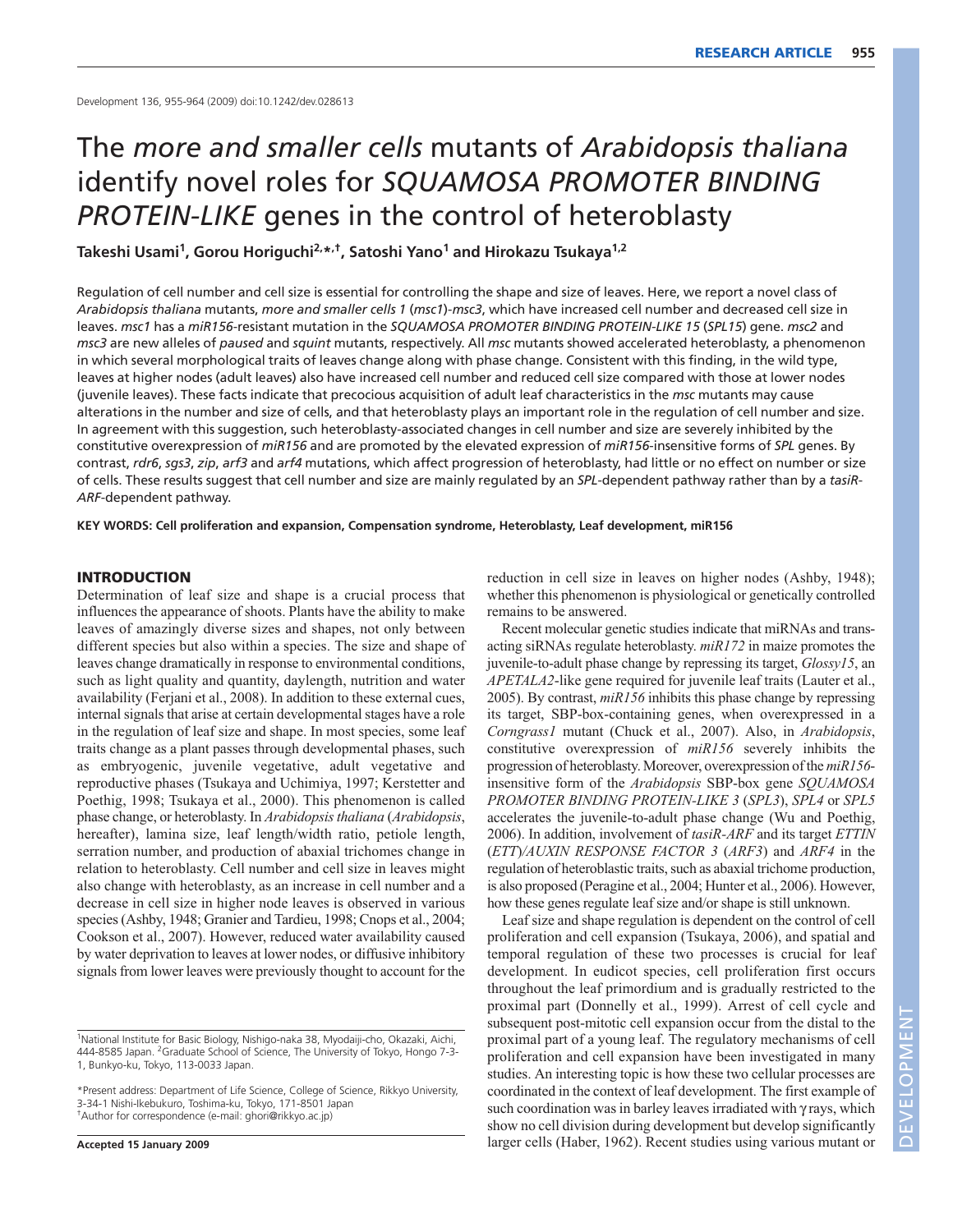| Template          | Oligonucleotide sequence (5'-3') |                                  |  |
|-------------------|----------------------------------|----------------------------------|--|
|                   | Forward primer                   | Reverse primer                   |  |
| SPL <sub>2</sub>  | <b>TGTAGCAGGTTCCACTGTCTCTC</b>   | <b>TGTCCTTCCAGGATTTGGCTTG</b>    |  |
| SPL <sub>3</sub>  | CTGAGTGAGGAAGAGGAAGAAGAAG        | CGCGTGAAACCTGCTGCATTG            |  |
| SPL4              | AGGCATCTTCTGTCTTTCTCTCAGG        | TGGTCGCTTGAATGATGAGTTTGG         |  |
| SPL <sub>5</sub>  | TCAGGCAACGCTTTTGTCAAC            | GATCTTCCTCCTCCTCTCATTGTG         |  |
| SPL <sub>6</sub>  | GTGCAGCAGGTTTCATTTCCTCTC         | <b>TGCAGGTTTCCTTCTTCGTTCATTG</b> |  |
| SPL9              | GTCACTGTGGCTGGTATCGAAC           | <b>CCTGCGGCAACTCCTTTTCTC</b>     |  |
| SPL <sub>10</sub> | CACCCTCTCTTTCTCTGCGTTTC          | <b>GAGCATTCTCCCACACCTTTGTC</b>   |  |
| <b>SPL11</b>      | CATGGCGAAGATGTGGGAGAATAC         | CCGAAGAGGTTGACAGAAGAGAGAG        |  |
| <b>SPL13</b>      | TGGTAGGTGTATGGATTTGTGAGAG        | ACCCACCAAACGAGATCGAAC            |  |
| <b>SPL15</b>      | <b>TCGCTCCATCTCTTTACGGAAACC</b>  | <b>GTTGACCACGCAGTAGGATCTC</b>    |  |
| UBQ10             | CACACTCCACTTGGTCTTGCGT           | TGGTCTTTCCGGTGAGAGTCTTCA         |  |

#### **Table 1. Primers used in this study for quantitative RT-PCR**

transgenic plants have provided several lines of evidence for the presence of organ-level coordination of cell proliferation and cell expansion (Tsukaya, 2002; Beemster et al., 2003; Tsukaya, 2003; Horiguchi et al., 2006a; Ferjani et al., 2007). When cell number is reduced by a mutation in a cell-proliferation-promoting gene, the size of individual cells often increases. This phenomenon, called compensation syndrome, is observed in several *Arabidopsis* mutants. However, overexpression of such a gene [for example, *ANGUSTIFOLIA 3* (*AN3*)*/GRF-INTERACTING FACTOR 1* (*GIF1*) or *AINTEGUMENTA* (*ANT*)] results in an increase in cell number, but cell size does not change (Mizukami and Fischer, 2000; Kim and Kende, 2004; Horiguchi et al., 2005). These observations indicate that cell number and cell size in a leaf might not be determined by a simple trade-off between cell proliferation and cell expansion. The precise mechanism coordinating these two processes is unknown.

To further investigate the regulation of cell proliferation and cell expansion, we isolated a number of mutants with altered cell number, size or both (Horiguchi et al., 2006a; Horiguchi et al., 2006b; Ferjani et al., 2007; Fujikura et al., 2007). Here, we report a new class of mutants named *more and smaller cells*(*msc*) that have increased cell number and decreased cell size, the opposite phenotype to compensation syndrome. These mutants also show accelerated heteroblasty. Analysis of leaves at various nodes demonstrated that adult leaves had an increased cell number and decreased cell size compared with those in juvenile leaves. This indicates that heteroblasty plays an important role in the regulation of cell number and size. Cloning of *MSC* genes and subsequent molecular and genetic analyses demonstrated that *miR156* and its target *SPL* genes are involved in the regulation of heteroblastic change of cell number and size, whereas another group of heteroblasty-related genes (*RDR6*, *SGS3*, *ZIP*, *ARF3* and *ARF4*) might not be involved.

#### **MATERIALS AND METHODS**

#### **Plant materials and growth conditions**

The wild-type accession used in this study was Columbia-0 (Col). The *msc1- D* (newly isolated), *msc2* (formerly line number 2025) and *msc3* (formerly 2058) mutants were isolated from a T-DNA mutagenized population (Horiguchi et al., 2006b). Before analyses, all of the mutants were backcrossed to the wild-type Col at least three times. We also used *an3-4* (Horiguchi et al., 2005), *ant-1* (Mizukami and Fischer, 2000), *fugu1*, *fugu2- 1*, *fugu3-D*, *fugu4-D*, *fugu5-1* (Ferjani et al., 2007), *psd-1*, *psd-6* (Hunter et al., 2003a; Li and Chen, 2003), *rdr6-11*, *sgs3-11* (Peragine et al., 2004), *zip-1* (Hunter et al., 2003b) and *axr1-3* (Estelle and Somerville, 1987) mutants and the T-DNA insertion mutants *arf3-2* (CS24604) (Okushima et al., 2005), *arf4-2* (SALK\_070506C) (Alonso et al., 2003) and *sqn-5* (SALK\_033511) (Prunet et al., 2008). The *sqn-1* (Berardini et al., 2001) mutant and the transgenic plants that overexpress *miR156*, *SPL3m*, *SPL3*Δ, *SPL4*<sup>Δ</sup> or *SPL5*<sup>Δ</sup> were gifts from G. Wu and R. S. Poethig (Wu and Poethig, 2006).

All of these mutants and transgenic plants were in the Col background. Plants were grown on rock wool at 22°C under a 16 hour light/8 hour dark photoperiod at a light intensity of approximately 40  $\mu$ mol m<sup>-2</sup> s<sup>-1</sup>.

#### **Phenotypic analyses**

For histological analysis of cells, first, third or fifth leaves of 30-day-old seedlings were collected. Collected leaves were fixed in formalin/acetic acid/alcohol and cleared using chloral solution, as described by Tsuge et al. (Tsuge et al., 1996). Whole leaves and cells were observed as previously described (Fujikura et al., 2007). Because expansion of first, third and fifth leaves was already completed at that stage, cell area was uniform in all parts of the leaf (see Fig. S1 in the supplementary material). Areas of 20-30 cells were measured for each leaf and averaged. Mean ± s.d. of average cell areas from six individual plants are indicated in the figures. To calculate the total cell number in leaves, we measured cell density of observed images of cells, and multiplied the cell density by the area of the same leaf. For analysis of abaxial trichomes, plants were grown until the first few flowers opened.

#### **Genetic mapping**

The *msc* loci were genetically mapped using various genetic markers according to the sequence information available in The *Arabidopsis* Information Resource (TAIR) database (http://www.arabidopsis.org/).

#### **RNA analyses**

Total RNA was extracted from leaves using TRIzol reagent (Invitrogen, Carlsbad, CA, USA) following the manufacturer's instructions. For quantitative RT-PCR, total RNA was treated with amplification grade DNase I (Invitrogen) before reverse transcription. Reverse transcription was performed with the oligo $dT)_{20}$  primer using the SuperScript III First-Strand Synthesis System for RT-PCR (Invitrogen). Quantitative PCR was performed with *Power* SYBR Green PCR Master Mix (Applied Biosystems, Foster City, CA, USA). The *UBIQUITIN10* (*UBQ10*) gene was used as an internal control. The primers used are listed in Table 1. At least three biologically independent samples were analyzed and triplicated reactions were performed with each sample. Reactions performed without reverse transcription did not result in any amplifications (data not shown). For 5-- RLM-RACE, total RNA was extracted from the first and second rosette leaves of 14-day-old plants and 5'-RLM-RACE was carried out using the GeneRacer Kit (Invitrogen). For small RNA blots, 5 μg of total RNA was separated using 8 M urea-denaturing polyacrylamide gels and electrically transferred to a Hybond- $N^+$  membrane (GE Healthcare, Buckinghamshire, UK). Blots were hybridized with a [ $\gamma$ -<sup>32</sup>P]ATP labeled miR156complementary oligonucleotide probe 5'-GTGCTCACTCTCTTCTGTCA-3' at 40°C in ULTRAhyb-oligo hybridization buffer (Ambion, Austin, TX, USA). A *U6* snRNA-complementary oligonucleotide probe 5'-TCATCCTTGCGCAGGGGCCA-3' was used as a loading control.

# **RESULTS Isolation of** *msc* **mutants**

From a collection of numerous *Arabidopsis* mutants with altered palisade mesophyll cell number or size, or both, in the first leaf (Horiguchi et al., 2006a; Horiguchi et al., 2006b), we selected three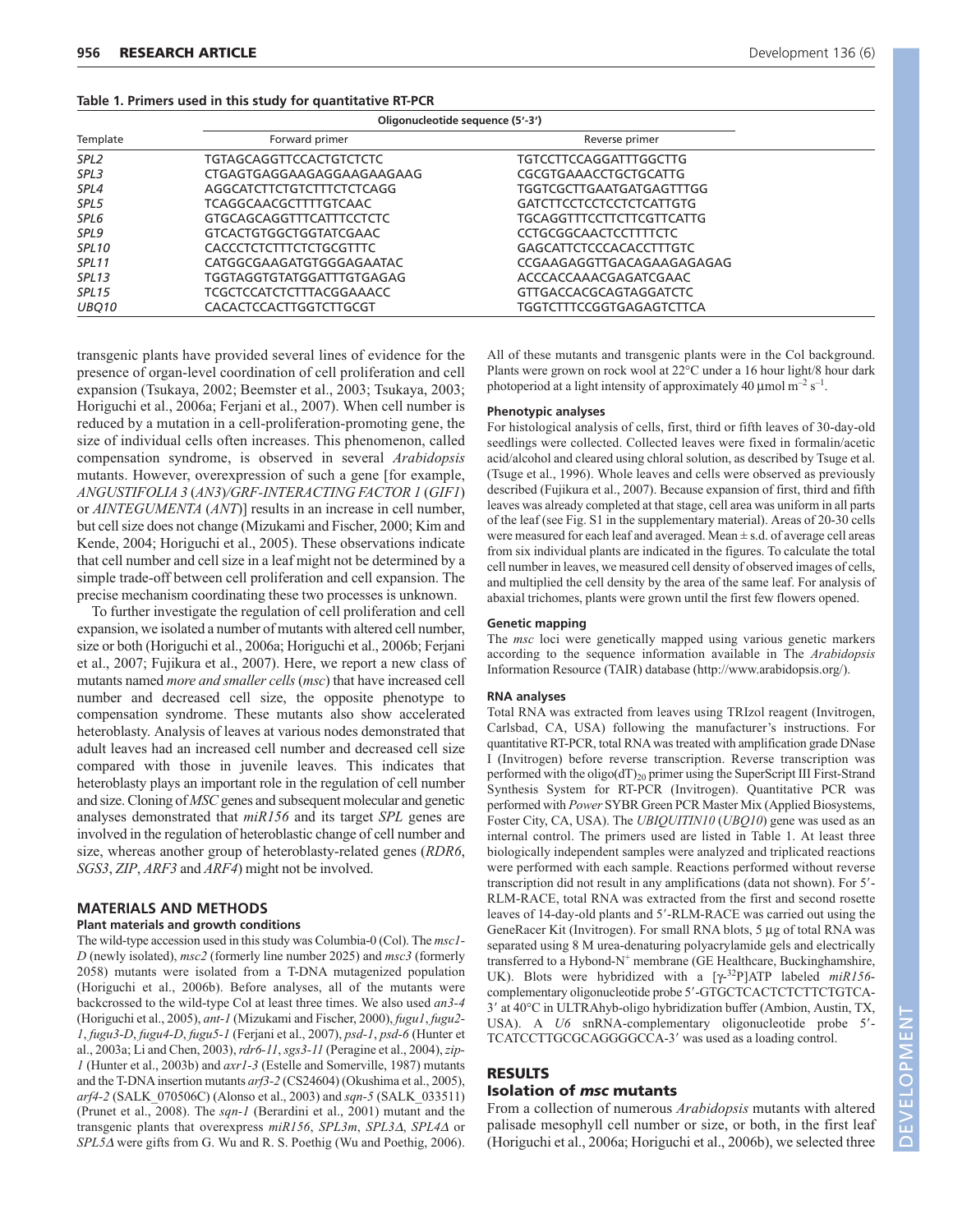mutants that had increased cell number and decreased cell size (Fig. 1C,D). We named these *more and smaller cells* (*msc*) mutants. All *msc* mutants had larger first leaves than the wild type (Fig. 1B). *msc1* had no obvious phenotype other than a larger leaf area and a slightly earlier flowering phenotype (Fig. 2E, reduced total rosette leaf number). *msc2* showed a delay in the initiation of the first pair of rosette leaves, as if the shoot apical meristem were inactive for a few days (Fig. 1E). *msc3* had a delay in leaf emergence and expansion, but the final leaf size was larger than in the wild type (Fig. 1F). *msc2* and *msc3* were inherited as recessive mutations and *msc1* was semidominant, and was thus designated as *msc1-D*.

# *msc2* **and** *msc3* **are allelic to** *paused* **(***psd***) and** *squint* **(***sqn***) mutants, respectively**

We cloned *MSC1-MSC3* genes using a map-based approach. *msc2* and *msc3* were found to be new alleles of previously reported mutants showing accelerated heteroblasty. These findings suggest that *msc1-D* might have a genetic lesion in the heteroblasty-related gene; therefore, we first described *MSC2* and *MSC3* genes and then considered *MSC1*.

The mutation in *MSC2* was mapped to the *PSD* gene (At1g72560) (Hunter et al., 2003a; Li and Chen, 2003). *msc2* has an 870 bp deletion spanning the seventh intron to the eleventh exon of *PSD* and an insertion of T-DNA in this region (Fig. 2A). *msc2* had a very similar phenotype to the *psd* mutant [meristem pause (Fig. 1E), pointed leaves (data not shown) and accelerated heteroblasty (Fig. 2E, see below)]. Therefore, we tested for the cell number and size of *psd-1* and *psd-6* alleles and found that they had increased cell number and decreased cell size, as found in *msc2* (see Fig. S2 in the supplementary material). F1 plants from a cross between *msc2* and *psd-6* failed to complement their phenotypes (see Fig. S2 in the supplementary material). We concluded that *msc2* was a new allele of *psd* (*psd-16*).

The mutation in *MSC3* was mapped to the *SQN* gene (At2g15790) (Berardini et al., 2001). *msc3* had a 127 bp deletion from the seventh intron through the eighth exon of *SQN* (Fig. 2A). *msc3* and *sqn* mutants also shared other phenotypes [leaf size and shape (Fig. 1F), disturbed flower phyllotaxis (data not shown) and accelerated heteroblasty (Fig. 2E, see below)]. We then examined the number and size of cells in *sqn-1* and *sqn-5* leaves and confirmed that they had similar phenotypes to that of *msc3* (see Fig. S2 in the supplementary material). F1 plants from the cross between *msc3* and *sqn-1* did not complement their phenotypes (see Fig. S2 in the supplementary material). Thus, we conclude that *msc3* is a new allele of *sqn* (*sqn-6*).

# *msc1-D* **has a mutation in the** *miR156* **target site of the** *SPL15* **gene**

We mapped the *msc1-D* mutation at low resolution to the lower arm of chromosome 3, near the SNP marker SGCSNP7. Around the marker, the *SPL15* (At3g57920) gene was found, which has an *miR156* target site (Rhoades et al., 2002). Recently, *SPL15* and its closest homolog *SPL9* were reported to be involved in the regulation of heteroblasty (Schwarz et al., 2008). Based on this information, we sequenced the *SPL15* gene in the *msc1-D* background. We found a Cto-T nucleotide substitution in the *miR156* target site in the *msc1-D* mutant (Fig. 2A,C). Although this mutation does not cause amino acid substitution, it could lead to reduced efficiency of *miR156*-targeted mRNA cleavage. To test this, mRNA cleavage sites of *SPL15* transcripts were identified by 5'-RLM-RACE. A distinct band of amplified products of an expected size was observed in the wild type (Fig. 2B). We found that most cleavage events took place at the ninth



**Fig. 1. Phenotypes of** *Arabidopsis msc* **mutants.** (**A**) Morphology of the shoots of seedlings 25 days after sowing. (**B-D**) Leaf area (B), total cell number (C) and average cell area (D) of the first leaves of 30-dayold seedlings. Subepidermal palisade mesophyll cells were observed. The mean ±s.d. from six individual plants is indicated. (**E**) Seedling morphology of the wild type and *msc2* mutant 10 days after sowing. (**F**) Seedling morphology of the wild type and *msc3* mutant 18 days after sowing. Note that the wild type has seven visible true leaves, whereas the *msc3* mutant has five. Arrowheads indicate first leaves. Scale bars: 1 cm in A,F; 5 mm in E.

and tenth residues from the miRNA 5' end (Fig. 2C) as previously reported (Wu and Poethig, 2006). In *msc1-D*, however, the amount of amplified products was significantly reduced (Fig. 2B), and most of the cleavage events occurred outside of the *miR156* complementary site (Fig. 2C). We also tested expression levels of *SPL15* by quantitative RT-PCR. The expression levels in *msc1-D* were much higher than in the wild type (Fig. 2D). These results strongly suggest that the mutation in the *miR156* target site of the *SPL15* gene leads to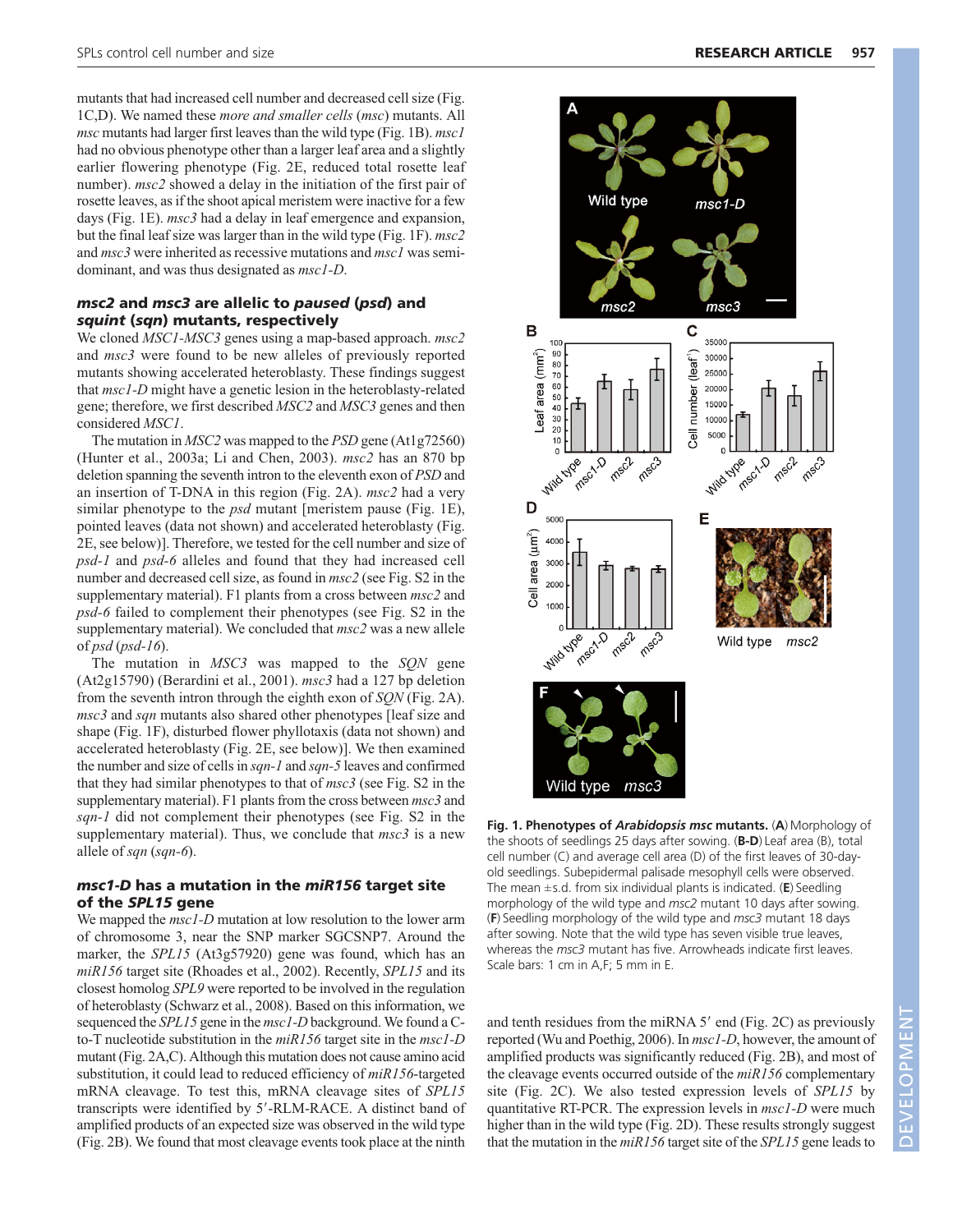

**Fig. 2.** *msc1-D***,** *msc2* **and** *msc3* **have genetic lesions in the heteroblasty-related genes** *SPL15***,** *PAUSED* **and** *SQUINT***, respectively.** (**A**) Diagram of *Arabidopsis SPL15*, *PAUSED* (*PSD*) and *SQUINT* (*SQN*) genes. Coding and non-coding regions of exons are denoted by black and white boxes, respectively, and introns by lines between boxes. The C-to-T nucleotide substitution in the codon of Leu 226 (CTG to TTG) found in the *msc1-D* mutant does not cause an amino acid change. A T-DNA insertion and an 870 bp deletion found in *msc2*, and a 127 bp deletion in *msc3*, are indicated. (**B**,**C**) 5-RLM-RACE of *SPL15* indicates that the efficiency of *miR156*-directed cleavage of *SPL15* mRNA was reduced in *msc1-D*. Shown are the 5'RLM-RACE products of SPL15 (B) and the cleavage sites identified by 5'RLM-RACE (C). (D) SPL15 mRNA levels in the first and second leaves of 14-day-old seedlings (14d), and third and fourth leaves of 21-day-old seedlings (21d) of the wild type and *msc1-D* mutant as determined by quantitative RT-PCR. (**E**) Heteroblasty in *msc* mutants. The number of rosette leaves without abaxial trichomes (black) or with abaxial trichomes (gray) and cauline leaves (white) were counted. The mean  $\pm$ s.d. (*n*=9-10) is indicated.

reduced cleavage and increased accumulation of *SPL15* mRNA in the mutant. In addition, *msc1-D* showed accelerated heteroblasty (Fig. 2E, see below). As *SPL15* promotes phase change (Schwarz et al., 2008), the mutated *SPL15* is highly likely to be responsible for the phenotypes of the *msc1-D* mutant. We hereafter designate the mutant *spl15-1D/msc1-D*.

#### *spl15-1D/msc1-D***,** *psd-16/msc2* **and** *sqn-6/msc3* **show accelerated heteroblasty**

*psd* and *sqn* mutants were previously reported to exhibit accelerated heteroblasty (Telfer et al., 1997; Berardini et al., 2001). In *Arabidopsis*, juvenile leaves have trichomes only on the adaxial side and adult leaves have trichomes on both adaxial and abaxial sides; thus, trichome presence is a typical marker of heteroblasty. To investigate whether *spl15-1D/msc1-D* exhibits accelerated heteroblasty, we counted rosette leaves without abaxial trichomes (juvenile leaves) or with abaxial trichomes (adult leaves) and cauline leaves (reproductive leaves). The wild type produced 6.3 juvenile leaves on average, whereas the *spl15-1D/msc1-D* mutant had 4.3, indicating that it shows accelerated heteroblasty (Fig. 2E). *psd-16/msc2* and *sqn-6/msc3* produced 4.2 and 4.6 juvenile leaves, respectively, confirming the accelerated heteroblasty (Fig. 2E).

# **Leaves at higher nodes have increased cell number and decreased cell size compared with those at lower nodes**

Because *msc1-msc3* mutants show accelerated heteroblasty, their leaves might have characteristics of those at higher nodes in the wild type. If this interpretation is correct, wild-type leaves should exhibit progressive changes in the number and size of cells during phase change; such changes have been observed mainly in epidermal cells in previous reports (Cnops et al., 2004; Cookson et al., 2007). To address this possibility, we determined the number and size of palisade mesophyll cells at various nodes in the wild type. Cell number increased and cell size decreased in leaves at higher nodes compared with those at lower nodes (Fig. 3A,B). In *spl15-1D/msc1-D* and *sqn-6/msc3* mutants, cell number and cell size resembled those in leaves at higher nodes than the corresponding nodes of the wild type (Fig. 3A,B)*.* However, cell number in the third and fifth leaves of *psd-16/msc2* did not exceed that of the wild type (Fig. 3A,B). This might be because of a genetic lesion in the *PSD* gene, which encodes a tRNA export mediator exportin-t (Hunter et al., 2003a; Li and Chen, 2003) and could lead to reduced efficiency of protein synthesis, and thus to a decline in plant growth.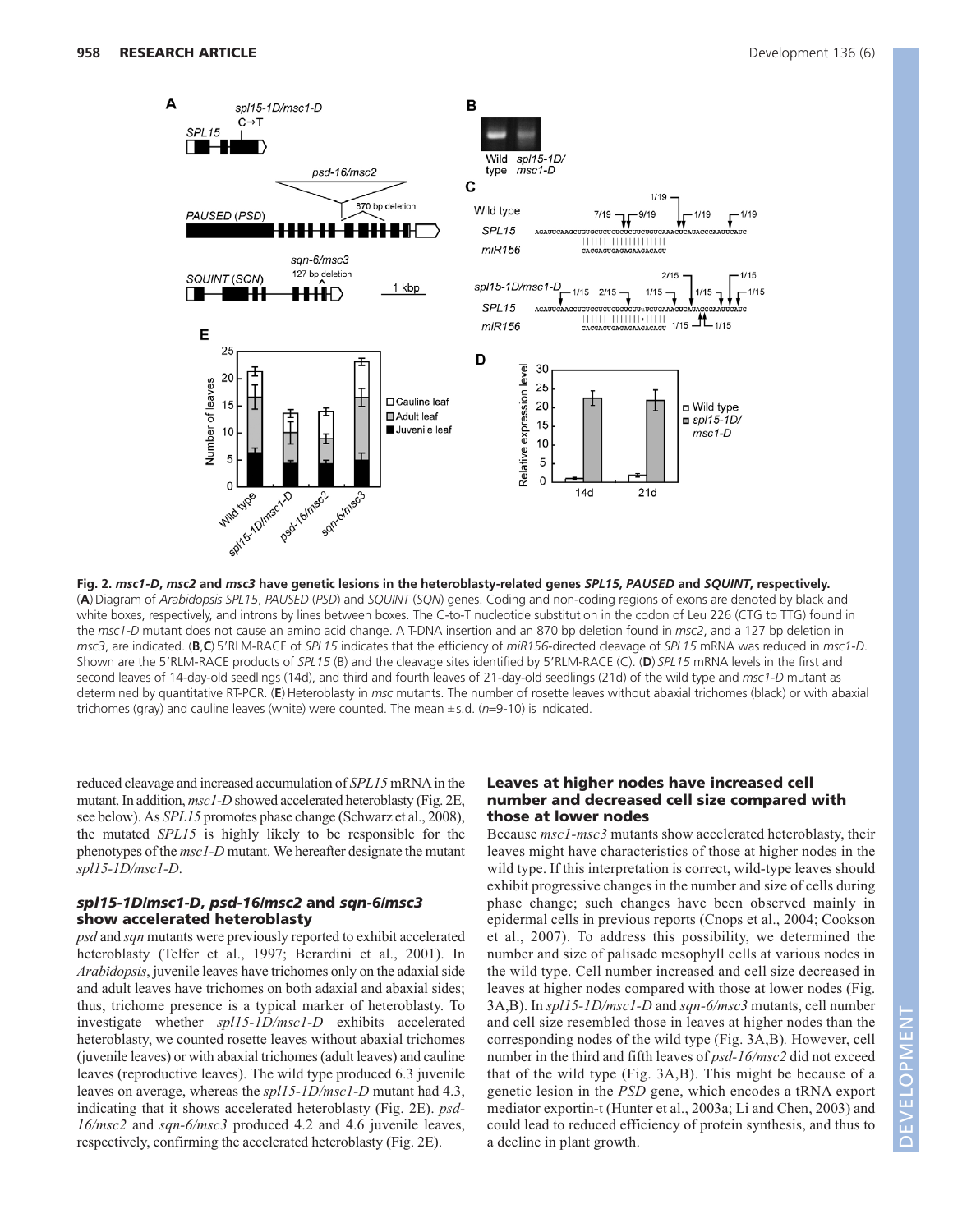

**Fig. 3. Cell number increases and cell size decreases in leaves at higher nodes.** Total cell number (**A**) and average cell area (**B**) of the first, third and fifth leaves of the wild type and *msc* mutants 30 days after sowing. The mean  $\pm$ s.d. from six individual plants is indicated. \**P*<0.05 and \*\**P*<0.01 versus wild type (Student's *t*-test).

# **Cell number and size in leaves are regulated by** *miR156* **and** *SPL***s, not by** *tasiR-ARF*

The progression of heteroblasty in *Arabidopsis*, in a broad sense, is inhibited by *tasiR-ARF*-mediated repression of *ETT/ARF3* and *ARF4*, and by *miR156*-mediated repression of *SPL* genes (Hunter et al., 2006; Wu and Poethig, 2006). We investigated these two pathways in relation to the heteroblastic regulation of cell number and size. Initially, we observed accelerated heteroblasty mutants *rdr6*, *sgs3* and *zip*, in which *tasiR-ARF* expression was not detected (Hunter et al., 2006). As shown in Fig. 4A,B, *rdr6* and *sgs3* had a slightly increased cell number, although cell size was not significantly affected, except for the fifth leaf of *sgs3*. The *zip* mutant, by contrast, showed no alteration in cell number and size (Fig. 4A,B). Next, we investigated the *arf3-2* and *arf4-2* mutants, in which heteroblasty is retarded (Hunter et al., 2006), and found that they showed no change in cell number or size in any leaves compared to the wild type (Fig. 4C,D). These results suggest that *tasiR-ARF*-mediated regulation of *ETT/ARF3* and *ARF4* might not be required for the heteroblastic change in cell number and size. In the *arf3-2 arf4-2* double mutant, although cell number was reduced in all leaves tested, an increase in cell number in the leaves at higher nodes occurred in a similar manner to the wild type (Fig. 4C,D). Moreover, cell size did not change compared to the wild type.

We then examined  $mR156$  constitutively overexpressing plants. In these plants, cell number and size in the first leaf were the same as in the wild type (Fig. 4E,F). However, the cell number increase and cell size reduction in leaves at higher nodes were considerably inhibited (Fig. 4E,F), indicating that heteroblastic change in cell number and size was severely inhibited. By contrast, transgenic plants constitutively overexpressing *SPL3* with a mutation in the *miR156* target site (*35S:SPL3m*) or *SPL3* or *4* with a deletion of the *miR156* target site (*35S:SPL3*<sup>Δ</sup> and *35S:SPL4*Δ) (Wu and Poethig, 2006) had a significantly increased cell number and decreased cell size, most remarkably in the first leaf (Fig. 4E,F). Those overexpressing *SPL5* with a deletion of the *miR156* target site (*35S:SPL5*Δ) showed no significant alteration in cell number but a considerable reduction in cell size (Fig. 4E,F). These results indicate that *miR156* and its target *SPL* genes (*SPL3* subclass) might be involved in the regulation of heteroblastic change in cell number and size.

We further investigated the expression levels of *miR156* or various *SPL* genes in *msc1*-*msc3* mutants. *miR156* levels were partially reduced in *psd-16/msc2* and *sqn-6/msc3* (Fig. 5A). By contrast, we found preferential upregulation of specific *SPL* genes among 10 *SPL* genes with the *miR156* target sequence: *SPL13* and *SPL15* were upregulated 2.6- and 3.6-fold, respectively, in *psd-16/msc2*, and *SPL3* and *SPL13* were upregulated 3.9- and 5.6-fold, respectively, in *sqn-6/msc3* (Fig. 5B). In *spl15-1D/msc1-D*, only *SPL15* was markedly upregulated, as expected (Fig. 5B). These results suggest that altered cell number and size in *msc* mutants might have arisen from upregulation of a few *SPL* genes, although the relative importance of individual *SPL* genes might differ in the respective *msc* mutants. To test whether the upregulation of these *SPL* genes accounts for the phenotypes of *psd-16/msc2* or *sqn-6/msc3*, we crossed them with *35S:miR156*. The phenotypes of *psd-16/msc2* and *sqn-6/msc3* were effectively suppressed by *miR156* overexpression (Fig. 6A,B), suggesting that their phenotypes are dependent on upregulated *SPL* genes.

# **Heteroblasty in other known mutants**

Our finding that cell number and size change in relation to heteroblasty allowed us reconsider the phenotypes of two groups of other known mutants. The first group includes mutants exhibiting compensation syndrome and the second is an *auxin resistant 1* (*axr1*) mutant.

As three *msc* mutants show accelerated phase change, one might assume that mutants exhibiting compensation syndrome that have a decreased cell number and increased cell size opposite to the *msc* mutants should show delayed phase change. To test this possibility, we investigated phase change in various compensation-exhibiting mutants by counting the number of rosette leaves with or without abaxial trichomes and cauline leaves. Some mutants (*an3* and *fugu1*) clearly showed delayed juvenile-to-adult phase change, while others (*ant*, *fugu2*, *fugu3-D*, *fugu4-D* and *fugu5*) did not (Fig. 7A). However, note that the *an3* mutant showed rapid leaf production (shorter plastochron) and similar flowering time as the wild type (Horiguchi et al., 2005); therefore, the seemingly delayed phase change in *an3* might be an indirect consequence of the shorter plastochron. By contrast, *fugu1* showed markedly delayed flowering (Fig. 7A, increased rosette leaf number), suggesting that both the juvenile-toadult vegetative phase change and vegetative-to-reproductive phase change were delayed. The modes of delay in phase change in these mutants differed from each other.

The other mutant, *axr1*, was originally reported as one whose leaves have fewer but normal-sized cells (Lincoln et al., 1990). Subsequently, we reported that the first leaves of *axr1* mutants have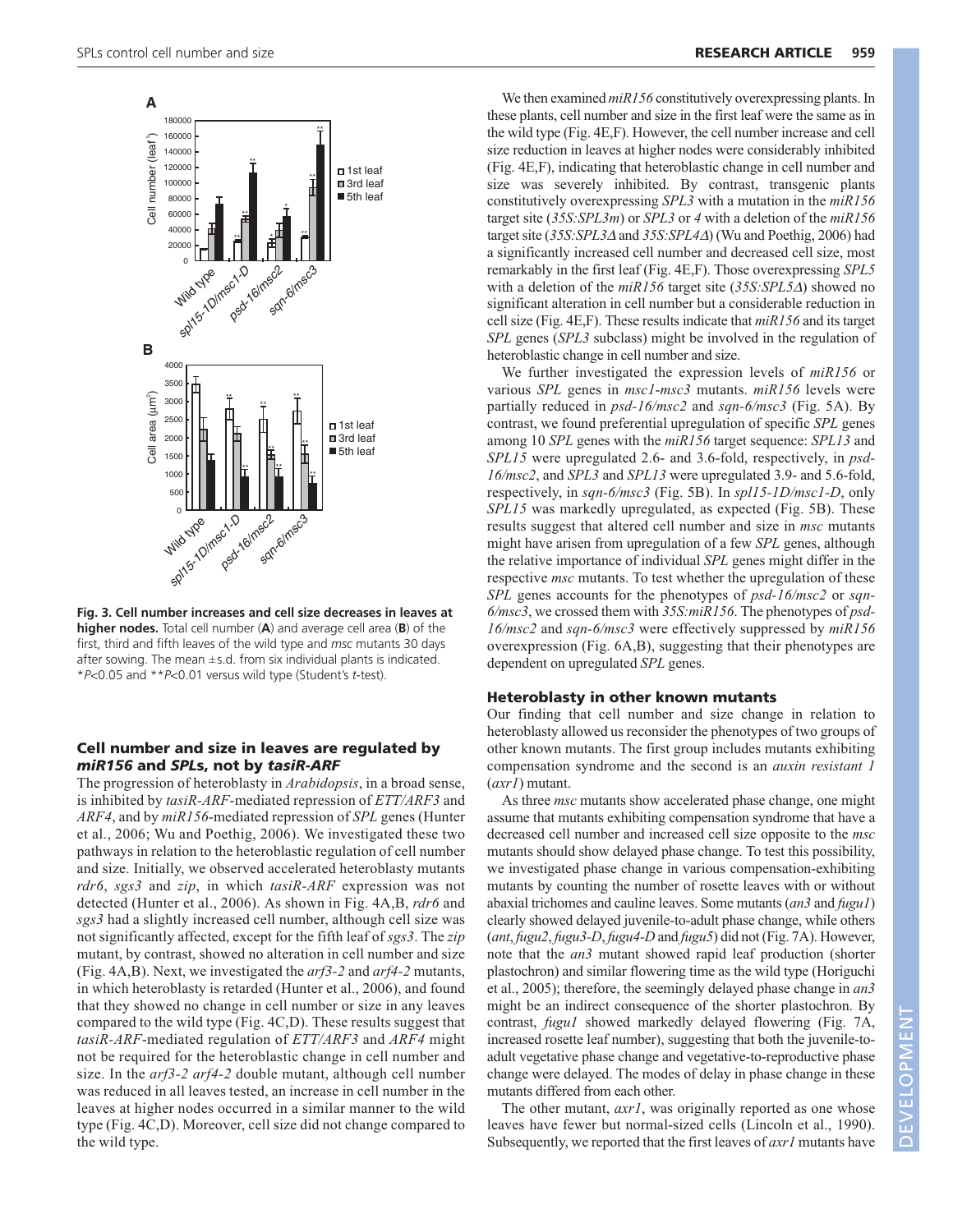



**Fig. 4. Heteroblastic changes in cell number and cell size are controlled predominantly by** *miR156* **dependent regulation of** *SPL* **genes.** Total cell number (**A**) and average cell area (**B**) of *rdr6-11*, *sgs3-11* and *zip-1* mutants. Total cell number (**C**) and average cell area (**D**) of *arf3-2* and *arf4-2*, and the *arf3-2 arf4-2* double mutant. Total cell number (**E**) and average cell area (**F**) of the transgenic plants overexpressing *miR156* (*35S:miR156*), *SPL3* with a mutation in the *miR156* target site (*35S:SPL3m*), or *SPL3*, *SPL4* or *SPL5* with a deletion in the *miR156* target site (*35S:SPL3*Δ, *35S:SPL4*<sup>Δ</sup> and *35S:SPL5*Δ). All samples were observed 30 days after sowing. The mean  $\pm$ s.d. from six individual plants is indicated. \**P*<0.05 and \*\**P*<0.01 versus wild type (Student's *t*-test).

smaller cells compared with the wild type (Horiguchi et al., 2006b). To resolve this discrepancy, we determined the number and size of cells in the first, third and fifth leaves. In *axr1-3* mutants, cell number is significantly decreased in the third and fifth leaves (Fig. 7B). Moreover, cell size in the first, third and fifth leaves was almost the same in this mutant; as a consequence, cell size in the first or fifth leaves of *axr1-3* was smaller or larger, respectively, than the corresponding leaves of the wild type, whereas cell size in the third leaves of *axr1-3* and the wild type was similar (Fig. 7C). These results reasonably explain the paradoxical results reported previously and suggest that *AXR1* is required for the control of cell size during phase change. To investigate the relationship between *SPL*-regulated heteroblastic change in cell size and *AXR1*, we examined *axr1-3 msc1-D* double mutants. The double mutants showed increased cell number and slightly decreased cell size compared with the parental *axr1-3* in all leaves tested (Fig. 7B,C), indicating that *msc1-D* and *axr1-3* mutations have additive effects on cell number and size.

# **DISCUSSION**

In this report, we described three *msc* mutants that have an increased cell number and decreased cell size. These mutants show acceleration in vegetative phase change. As adult leaves of the wild type have an increased cell number and a decreased cell size (Fig. 3A,B), precocious acquisition of the characteristics of adult leaves may be the cause of the phenotypes of these mutants. The results indicate that an unknown factor(s) underlying heteroblasty has an important role in the regulation of the cell number and cell size of leaves. Although an increase in cell number and a decrease in cell size in leaves at higher nodes have been observed in several species (Ashby, 1948; Granier and Tardieu, 1998; Cnops et al., 2004; Cookson et al., 2007), the cause of this phenomenon was unclear until the present study. In this report, we propose that *miR156* and *SPL* genes are involved in heteroblastic change of cell number and size (see below). Our findings highlight the novel roles of SPL transcription factors in the regulation of heteroblasty.

# **Regulation of cell number and size in relation to heteroblasty**

A simple explanation for the increased cell number and decreased cell size in leaves at higher nodes is that a prolonged cell proliferation period in leaves at higher nodes may cause a shortening of the cell expansion period, resulting in the decreased final cell size. However, we cannot rule out another possibility: namely that a change in cell size is genetically separable from that in cell number. A notable example of this possibility is found in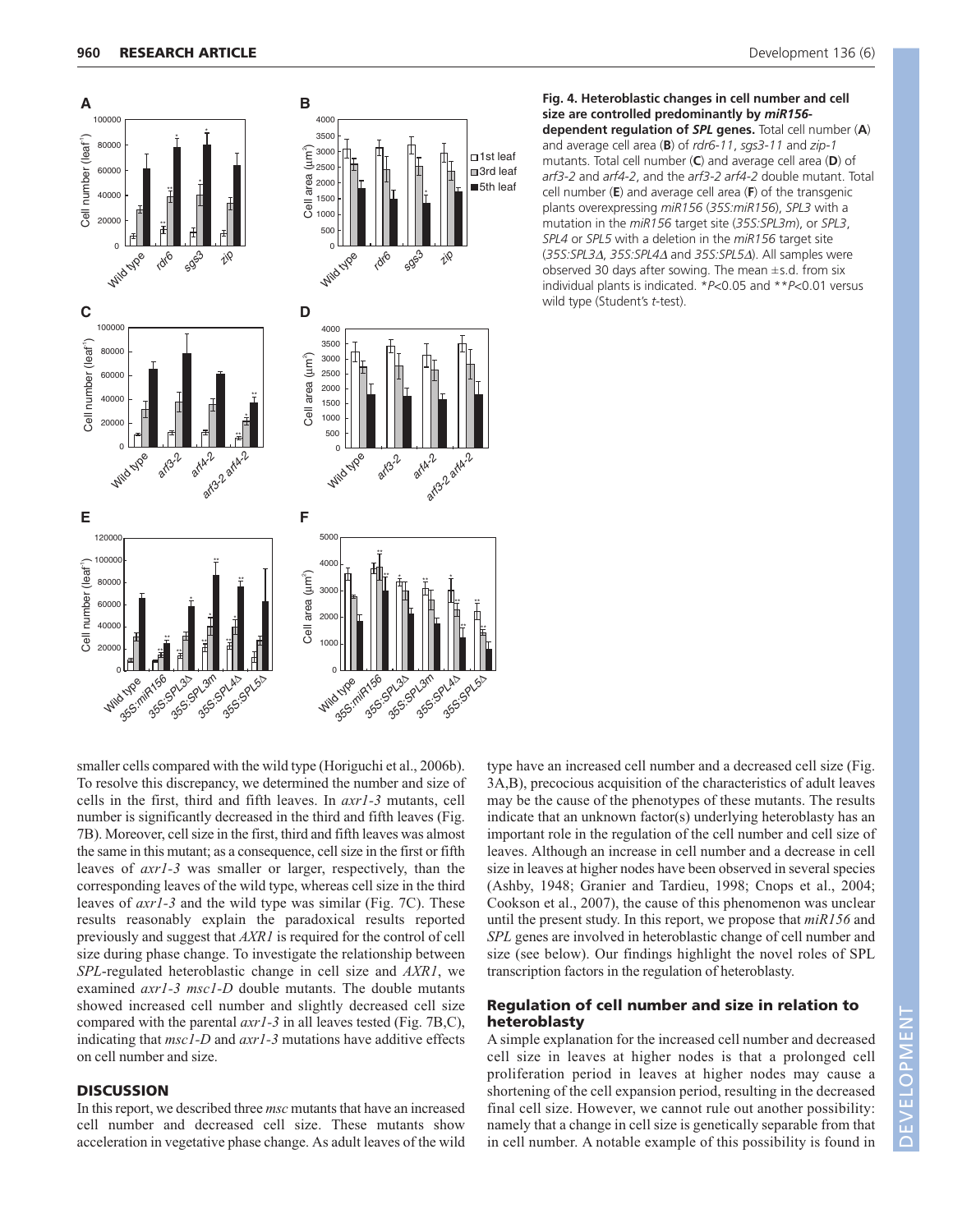

the *rotunda2* (*ron2*) mutant, which is defective in the transcriptional co-repressor LEUNIG. In *ron2*, the cell size in the third leaf is as large as that in the first leaf of the wild type or *ron2*, whereas the cell number is almost the same as that of the third leaf of the wild type (Cnops et al., 2004). Another intriguing example is the *axr1-3* mutant, in which cell size is almost the same in any leaf tested (Fig. 7C), suggesting that auxin signal transduction is required for the heteroblastic regulation of cell size. Analysis on these types of mutants in relation to the *SPL* genes will help us to distinguish these possibilities.

With regard to heteroblasty-dependent cell size control, note that cell size within each leaf at different nodes is fairly uniform in *Arabidopsis* (see Fig. S1 in the supplementary material), as also seen in sunflower leaves (Granier and Tardieu, 1998). By contrast, many other heteroblastic traits are expressed heterogeneously within leaves produced during the transition from juvenile to adult phases. In these intermediate leaves, the distal part, which first arises from the shoot apical meristem, expresses more juvenile traits, whereas the proximal part, which arises later, expresses more adult traits (Kerstetter and Poethig, 1998). The highly homogeneous cell size within an intermediate leaf, such as the fifth leaf (see Fig. S1 in the supplementary material), suggests that the cell size is controlled at the organ level, whereas other traits are controlled in a cellautonomous manner.

# **The** *miR156-SPL***s pathway is involved in heteroblastic change of cell number and size**

We propose that *miR156*-mediated regulation of *SPL* genes, including *SPL15* and *SPL3*, -*4* and -*5*, is involved in heteroblastic regulation of cell number and size for the following reasons. The *spl15-1D/msc1-D* mutant has a mutation in the *miR156* target site of the *SPL15* gene, and expression levels of *SPL15* are elevated in this mutant (Fig. 2A-D). In addition, *miR156*-overexpressing plants showed severe defects in heteroblastic change in cell number and size (Fig. 4E,F). Transgenic plants overexpressing the *miR156*-insensitive form of *SPL3* or *SPL4* have increased cell number and decreased cell size, particularly in the first leaf (Fig. 4E,F). Moreover, in the *psd-16/msc2* and *sqn-6/msc3* mutants, expression levels of a few *SPL* genes are significantly higher than in the wild type (Fig. 5B).

In the *rdr6*, *sgs3* and *zip* mutants, in which heteroblasty is accelerated but *miR156* levels are not changed (Peragine et al., 2004), some leaves have an increased cell number but do not show reduced cell size, except for the fifth leaf of *sgs3* (Fig. 4A,B). The results indicate that these genes have only minor effects on the heteroblastic regulation of cell number and size. Because *SPL3* expression levels were slightly (1.2- to 1.5-fold) elevated in these mutants (Peragine et al., 2004), such increases could affect cell number and size.

**Fig. 5. Quantification of the expression levels of** *miR156* **and of ten** *SPL* **genes with the** *miR156* **target site.** Total RNAs were extracted from the first and second leaves of 15-day-old wild-type and *msc1 msc3* mutant *Arabidopsis* seedlings. (**A**) Northern blot of *miR156*. Relative intensities of signals, normalized to *U6*, are indicated. (**B**) Quantitative RT-PCR of *SPL* genes. Relative expression levels in *msc1 msc3* as compared with the wild type are indicated.

Because *tasiR-ARF* expression is not detected in *rdr6*, *sgs3* and *zip* mutants (Peragine et al., 2004), *tasiR-ARF*-mediated regulation of *ETT/ARF3* and *ARF4* is unlikely to be involved in heteroblastic change of cell number and size. This differs from the control of trichome production on the abaxial side of leaves, which is regulated by both *SPL* genes and by *ETT/ARF3* and *ARF4* (Hunter et al., 2006; Wu and Poethig, 2006). Under our experimental conditions, *rdr6* and *sgs3* clearly showed acceleration of abaxial trichome emergence, as previously reported (Peragine et al., 2004), although *zip* did not show this effect for unknown reasons (see Fig. S3 in the supplementary material). These facts suggest that heteroblastic regulation of abaxial trichome production and cell number and size are under the control of different pathways. This is further supported



**Fig. 6. The phenotypes of** *msc2* **and** *msc3 Arabidopsis* **mutants are suppressed by overexpression of** *miR156***.** Total cell number (**A**) and average cell area (**B**) of *msc2 35S:miR156* and *msc3 35S:miR156* double mutants 30 days after sowing. The mean  $\pm$ s.d. from six individual plants is indicated. \**P*<0.05 and \*\**P*<0.01 versus wild type (Student's *t*-test).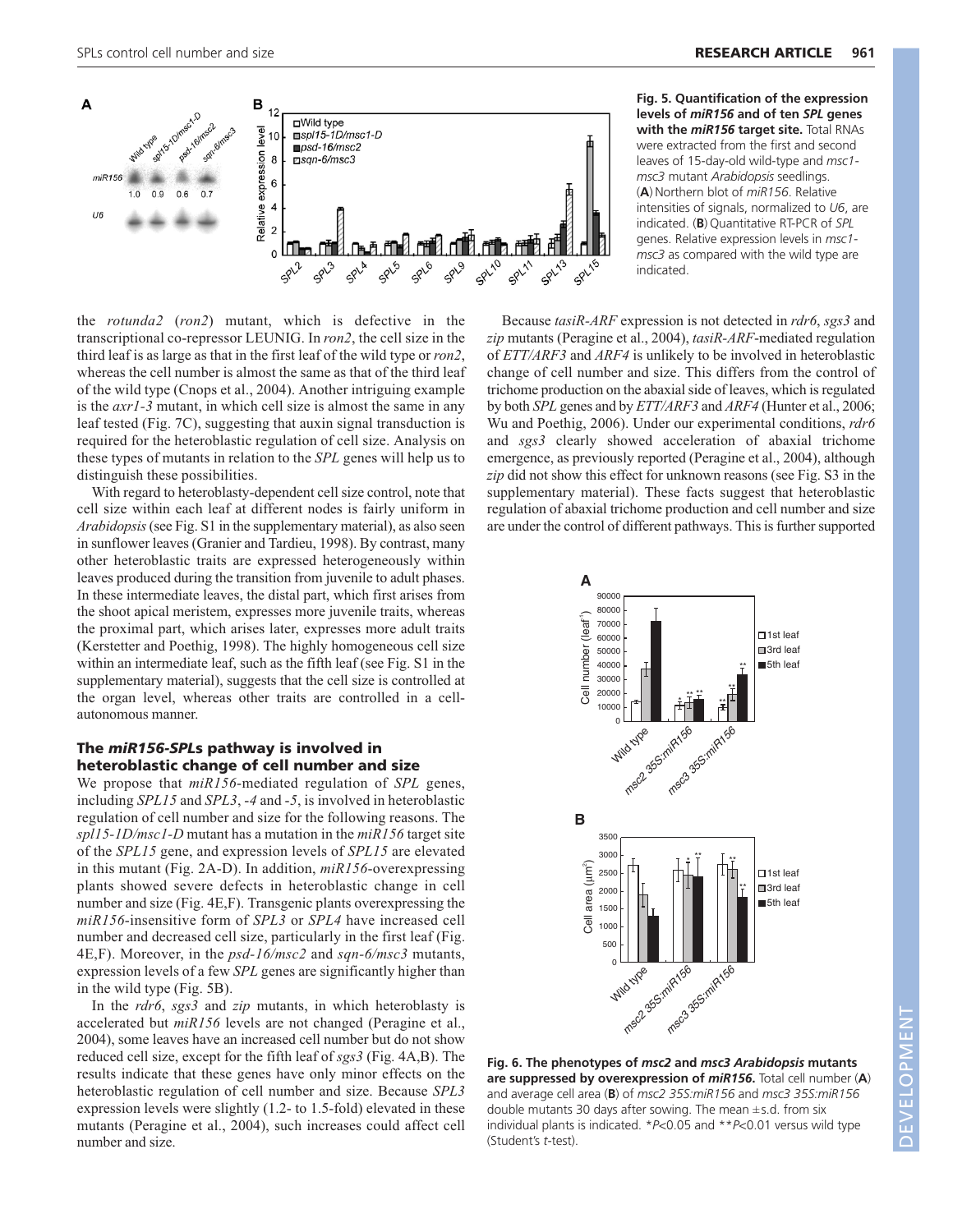

**Fig. 7. Heteroblasty in compensation-exhibiting mutants and the** *axr1* **mutant.** (**A**) The number of rosette leaves without abaxial trichomes (black), with abaxial trichomes (gray) and cauline leaves (white) were counted in *an3*, *ant* and *fugu1-fugu5* mutants. The mean ±s.d. (*n*=4-10) is indicated. Total cell number (**B**) and average cell area (**C**) of the wild type, *axr1-3* and *axr1-3 msc1-D* mutants 30 days after sowing. The mean ±s.d. from six individual plants is indicated. \**P*<0.05 and \*\**P*<0.01 versus wild type (Student's *t*-test).

by the result that neither the *arf3* nor the *arf4* single mutant, which exhibit a delay in abaxial trichome emergence (Hunter et al., 2006), showed altered cell number or size compared to the wild type (Fig. 4C,D). The *arf3-2 arf4-2* double mutant also showed no change in cell size (Fig. 4D). Although cell number in this latter mutant was reduced, heteroblastic change in cell number occurred in a similar manner to that in the wild type (Fig. 4C,D). The reduced cell number could have been caused by disturbed leaf polarity, because the *arf3- 2 arf4-2* double mutant shows defects in leaf adaxial/abaxial polarity and altered leaf morphology (Pekker et al., 2005).

*spl15-1D/msc1-D* is particularly intriguing, because a single synonymous nucleotide substitution occurred in the *miR156* target site of the *SPL15* gene (Fig. 2A). Transcriptional regulation of the gene should be the same in *spl15-1D/msc1-D* and in the wild type, suggesting that *miR156*-mediated cleavage of *SPL15* transcripts indeed plays a role in control of heteroblasty. This finding is consistent with a recent report that transgenic plants expressing the *miR156*-resistant *SPL9* gene under the control of its own promoter show significantly accelerated phase change (Wang et al., 2008). As only *SPL15* mRNA level was upregulated in *spl15-1D/msc1-D*, the mutated *SPL15* could have been the primary cause of the mutant phenotypes. In addition, because miRNAs, including *miR156*, also affect the translation of target genes (Gandikota et al., 2007; Brodersen et al., 2008), SPL15 protein level might be upregulated in *msc1-D*.

In *psd-16/msc2* and *sqn-6/msc3* mutants, the expression levels of *miR156* slightly decreased and those of a few *SPL* genes increased. However, the significance of such a slight reduction in *miR156* levels is not clear because only a subset of *SPL* genes was affected in their mRNA accumulation in these mutants (Fig. 5B). The increased expression of *SPL* genes should cause an alteration in cell number and size in leaves. This is further supported by the fact that increased cell number and decreased cell size in these two mutants were effectively suppressed by the overexpression of *miR156* (Fig. 6). The *PSD* gene encodes exportin-t, which regulates tRNA processing and nuclear export, but does not affect accumulation or export of miRNA (Park et al., 2005). *SQN* encodes cyclophilin 40, a protein that associates with the Hsp90 chaperone complex (Berardini et al., 2001), but its precise molecular function in plants is unknown. Although how these genes affect the expression levels of *miR156* or *SPL* genes is unknown, one possibility is that they regulate expression of a subset of *SPL* genes by unknown mechanisms. If this is correct, *psd* and *sqn* are useful mutants to clarify the mechanisms of heteroblasty operating upstream of the *SPL* genes.

#### **Functions of** *SPL* **genes**

We propose that the heteroblasty-promoting *SPL* genes, including *SPL3*, -*4*, -*5* and -*15*, increase cell number and reduce cell size in leaves. However, how these genes regulate cell number and size is still unknown. An intriguing possibility is that *SPL*s function through auxin signaling. Nevertheless, the additive phenotypes of the *axr1-3 msc1-D* double mutant indicate that *SPL15* and *AXR1* function in at least partially non-overlapping pathways.

SPLs comprise a family of transcription factors that share the SBP domain, a DNA-binding domain first identified in a protein that binds to a promoter of the *SQUAMOSA* gene in *Antirrhinum majus* (Klein et al., 1996; Cardon et al., 1997; Cardon et al., 1999). The amino acid sequence of the SBP domain is highly conserved among SPL proteins, but the sequence outside the SBP domain is diverse (Cardon et al., 1999). Although they are thought to bind to similar DNA sequences (Cardon et al., 1999), the molecular functions or target genes of SPLs remain unclear. Among the 10 *SPL* genes that have the *miR156* target site, *SPL3*, -*4*, -*5*, -*9* and -*15* are involved in the heteroblastic regulation of abaxial trichome production (Wu and Poethig, 2006; Schwarz et al., 2008). In this study, we found that heteroblastic change in cell number and size is also regulated by *SPL3*, -*4*, -*5* and -*15*, indicating that these genes might have overlapping functions. Among six *SPL* genes without the *miR156* target site, *SPL14* is particularly interesting because the loss-offunction mutant of this gene seems to have a truncated juvenile vegetative phase (Stone et al., 2005). SPL14 could have an antagonistic function to other SPL proteins that promote vegetative phase change. Identifying the targets of SPL transcription factors in further investigations will be necessary.

#### **Regulation of cell number and cell size in leaves through distinct genetic pathways**

Precise regulation of cell number and cell size is essential for leaf development. However, the genetic network controlling cell number and size in the context of leaf development is too complex to establish a unified view on its regulation. Instead, finding a particular pathway that confers unique effects on leaf development and comparing the relationship among individual pathways are needed. In the present study, we show that increased cell number and reduced cell size in *msc* mutants are caused by accelerated heteroblasty. In contrast to *msc* mutants, the compensation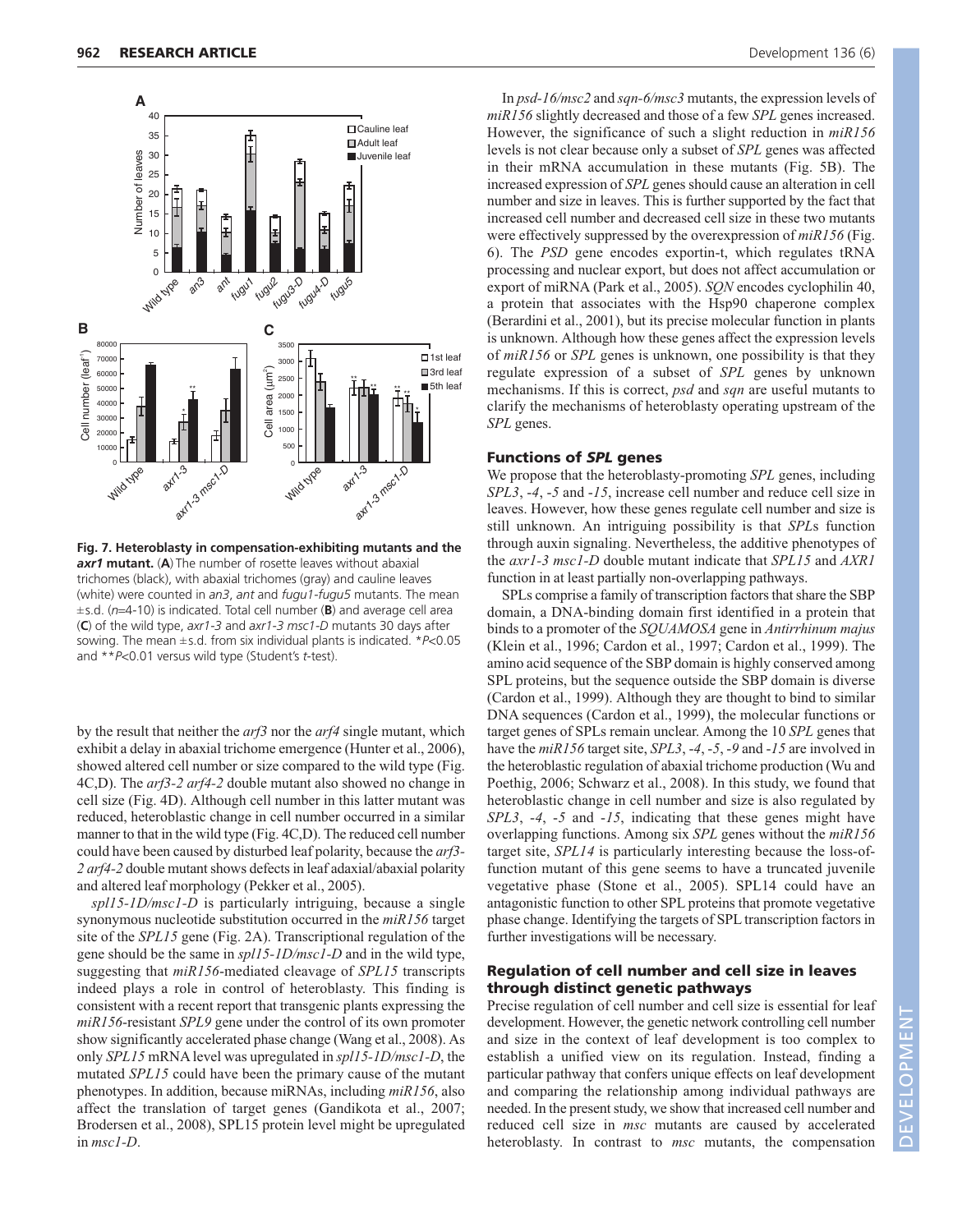syndrome, in which cell number is reduced and cell size is increased, is not necessarily caused by a genetic pathway associated with heteroblasty, because most compensation-exhibiting mutants do not show delayed phase change (Fig. 7A). Two compensationexhibiting mutants (*an3* and *fugu1*) indeed show a delay in phase change. However, they had an increase in cell number and a decrease in cell size in leaves at higher nodes than the wild type (see Fig. S4 in the supplementary material), indicating that they are not deficient in the heteroblastic change in cell number and size. In addition, the *miR156*-overexpressing plant did not show a reduction in cell number and an increase in cell size in the first leaf (Fig. 4E,F). In other words, the first leaves might be in the ground state of the vegetative phase and cannot revert beyond it to a further immature phase. However, compensation syndrome can be seen in the first leaves (see Fig. S4 in the supplementary material). This indicates that cell number and cell size are controlled by at least two distinct genetic pathways, i.e. one associated with heteroblasty and one related to the compensation syndrome. Increasing numbers of genes identified from mutants with altered cell number/size will help us to understand the details of the genetic network and the mechanisms controlling cell number and size.

In summary, we conclude that heteroblasty has an important role in the regulation of cell number and cell size. Investigating the factor(s) that regulate cell number and size under the control of heteroblasty, particularly downstream of the *SPL* genes, is crucial for understanding the mechanisms that regulate cell number, cell size and organ size during leaf development.

We are grateful to Y. Mizukami, G. Wu, R. S. Poethig, and the *Arabidopsis* Biological Resource Center for providing seeds; and C. Yamaguchi, M. Nagura, and T. Kadowaki for technical assistance. This work was supported by Grantsin-Aid for Creative Scientific Research (to H.T.), Scientific Research (A; to H.T. and G.H.), and Exploratory Research (to G.H.) from the Japan Society for the Promotion of Science, and grants from the Toray Science Foundation (to H.T.).

#### **Supplementary material**

Supplementary material for this article is available at http://dev.biologists.org/cgi/content/full/136/6/955/DC1

#### **References**

- **Alonso, J. M., Stepanova, A. N., Leisse, T. J., Kim, C. J., Chen, H., Shinn, P., Stevenson, D. K., Zimmerman, J., Barajas, P., Cheuk, R. et al.** (2003). Genome-wide insertional mutagenesis of *Arabidopsis thaliana*. *Science* **301**, 653-657.
- Ashby, E. (1948). Studies in the morphogenesis of leaves. II. The area, cell size and cell number of leaves of *Ipomoea* in relation to their position in the shoot. *New Phytol.* **47**, 177-195.
- **Beemster, G. T., Fiorani, F. and Inze, D.** (2003). Cell cycle: the key to plant growth control? *Trends Plant Sci.* **8**, 154-158.
- **Berardini, T. Z., Bollman, K., Sun, H. and Poethig, R. S.** (2001). Regulation of vegetative phase change in *Arabidopsis thaliana* by cyclophilin 40. *Science* **291**, 2405-2407.
- **Brodersen, P., Sakvarelidze-Achard, L., Bruun-Rasmussen, M., Dunoyer, P., Yamamoto, Y. Y., Sieburth, L. and Voinnet, O.** (2008). Widespread translational inhibition by plant miRNAs and siRNAs. *Science* **320**, 1185-1190.
- **Cardon, G. H., Hohmann, S., Nettesheim, K., Saedler, H. and Huijser, P.** (1997). Functional analysis of the *Arabidopsis thaliana* SBP-box gene *SPL3*: a novel gene involved in the floral transition. *Plant J.* **12**, 367-377.
- **Cardon, G., Hohmann, S., Klein, J., Nettesheim, K., Saedler, H. and Huijser, P.** (1999). Molecular characterisation of the *Arabidopsis* SBP-box genes. *Gene* **237**, 91-104.
- **Chuck, G., Cigan, A. M., Saeteurn, K. and Hake, S.** (2007). The heterochronic maize mutant *Corngrass1* results from overexpression of a tandem microRNA. *Nat. Genet.* **39**, 544-549.
- **Cnops, G., Jover-Gil, S., Peters, J. L., Neyt, P., De Block, S., Robles, P., Ponce, M. R., Gerats, T., Micol, J. L. and Van Lijsebettens, M.** (2004). The *rotunda2* mutants identify a role for the *LEUNIG* gene in vegetative leaf morphogenesis. *J. Exp. Bot.* **55**, 1529-1539.

**Cookson, S. J., Chenu, K. and Granier, C.** (2007). Day length affects the dynamics of leaf expansion and cellular development in *Arabidopsis thaliana* partially through floral transition timing. *Ann. Bot. (Lond.)* **99**, 703-711.

- **Donnelly, P. M., Bonetta, D., Tsukaya, H., Dengler, R. E. and Dengler, N. G.** (1999). Cell cycling and cell enlargement in developing leaves of *Arabidopsis*. *Dev. Biol.* **215**, 407-419.
- **Estelle, M. A. and Somerville, C.** (1987). Auxin-resistant mutants of *Arabidopsis* with an altered morphology. *Mol. Gen. Genet*. **206**, 200-206.
- **Ferjani, A., Horiguchi, G., Yano, S. and Tsukaya, H.** (2007). Analysis of leaf development in *fugu* mutants of Arabidopsis reveals three compensation modes that modulate cell expansion in determinate organs. *Plant Physiol.* **144**, 988-999.
- **Ferjani, A., Yano, S., Horiguchi, G. and Tsukaya, H.** (2008). Control of leaf morphogenesis by long- and short-distance signaling: differentiation of leaves into sun or shade types and compensated cell enlargement. In *Plant Growth Signaling* (ed. L. Bögre and G. Beemster), pp. 47-62. Heidelberg, Germany: Springer Berlin.
- **Fujikura, U., Horiguchi, G. and Tsukaya, H.** (2007). Dissection of enhanced cell expansion processes in leaves triggered by a defect in cell proliferation, with reference to roles of endoreduplication. *Plant Cell Physiol.* **48**, 278-286.
- **Gandikota, M., Birkenbihl, R. P., Höhmann, S., Cardon, G. H., Saedler, H. and Huijser, P.** (2007). The miRNA156/157 recognition element in the 3'UTR of the *Arabidopsis* SBP box gene *SPL3* prevents early flowering by translational inhibition in seedlings. *Plant J.* **49**, 683-693.
- **Granier, C. and Tardieu, F.** (1998). Spatial and temporal analyses of expansion and cell cycle in sunflower leaves: a common pattern of development for all zones of a leaf and different leaves of a plant. *Plant Physiol.* **116**, 991-1001.
- Haber, A. H. (1962). Nonessentiality of concurrent cell divisions for degree of polarization of leaf growth. I. Studies with radiation-induced mitotic inhibition. *Am. J. Bot.* **49**, 583-589.
- **Horiguchi, G., Kim, G. T. and Tsukaya, H.** (2005). The transcription factor AtGRF5 and the transcription coactivator AN3 regulate cell proliferation in leaf primordia of *Arabidopsis thaliana*. *Plant J.* **43**, 68-78.
- **Horiguchi, G., Ferjani, A., Fujikura, U. and Tsukaya, H.** (2006a). Coordination of cell proliferation and cell expansion in the control of leaf size in *Arabidopsis thaliana*. *J. Plant Res.* **119**, 37-42.
- **Horiguchi, G., Fujikura, U., Ferjani, A., Ishikawa, N. and Tsukaya, H.** (2006b). Large-scale histological analysis of leaf mutants using two simple leaf observation methods: identification of novel genetic pathways governing the size and shape of leaves. *Plant J.* **48**, 638-644.
- **Hunter, C. A., Aukerman, M. J., Sun, H., Fokina, M. and Poethig, R. S.** (2003a). *PAUSED* encodes the Arabidopsis exportin-t ortholog. *Plant Physiol.* **132**, 2135-2143.
- **Hunter, C., Sun, H. and Poethig, R. S.** (2003b). The *Arabidopsis* heterochronic gene *ZIPPY* is an *ARGONAUTE* family member. *Curr. Biol.* **13**, 1734-1739.
- **Hunter, C., Willmann, M. R., Wu, G., Yoshikawa, M., de la Luz Gutierrez-Nava, M. and Poethig, S. R.** (2006). Trans-acting siRNA-mediated repression of ETTIN and ARF4 regulates heteroblasty in *Arabidopsis*. *Development* **133**, 2973-2981.
- **Kerstetter, R. A. and Poethig, R. S.** (1998). The specification of leaf identity during shoot development. *Annu. Rev. Cell Dev. Biol.* **14**, 373-398.
- **Kim, J. H. and Kende, H.** (2004). A transcriptional coactivator, AtGIF1, is involved in regulating leaf growth and morphology in *Arabidopsis*. *Proc. Natl. Acad. Sci. USA* **101**, 13374-13379.
- **Klein, J., Saedler, H. and Huijser, P.** (1996). A new family of DNA binding proteins includes putative transcriptional regulators of the *Antirrhinum majus* floral meristem identity gene *SQUAMOSA*. *Mol. Gen. Genet.* **250**, 7-16.
- **Lauter, N., Kampani, A., Carlson, S., Goebel, M. and Moose, S. P.** (2005). *microRNA172* down-regulates *glossy15* to promote vegetative phase change in maize. *Proc. Natl. Acad. Sci. USA* **102**, 9412-9417.
- **Li, J. and Chen, X.** (2003). *PAUSED*, a putative exportin-t, acts pleiotropically in Arabidopsis development but is dispensable for viability. *Plant Physiol.* **132**, 1913-1924.
- **Lincoln, C., Britton, J. H. and Estelle, M.** (1990). Growth and development of the *axr1* mutants of *Arabidopsis*. *Plant Cell* **2**, 1071-1080.
- **Mizukami, Y. and Fischer, R. L.** (2000). Plant organ size control: *AINTEGUMENTA* regulates growth and cell numbers during organogenesis. *Proc. Natl. Acad. Sci. USA* **97**, 942-947.
- **Okushima, Y., Overvoorde, P. J., Arima, K., Alonso, J. M., Chan, A., Chang, C., Ecker, J. R., Hughes, B., Lui, A., Nguyen, D. et al.** (2005). Functional genomic analysis of the *AUXIN RESPONSE FACTOR* gene family members in *Arabidopsis thaliana*: unique and overlapping functions of *ARF7* and *ARF19*. *Plant Cell* **17**, 444-463.
- **Park, M. Y., Wu, G., Gonzalez-Sulser, A., Vaucheret, H. and Poethig, R. S.** (2005). Nuclear processing and export of microRNAs in *Arabidopsis*. *Proc. Natl. Acad. Sci. USA* **102**, 3691-3696.
- Pekker, I., Alvarez, J. P. and Eshed, Y. (2005). Auxin response factors mediate *Arabidopsis* organ asymmetry via modulation of KANADI activity. *Plant Cell* **17**, 2899-2910.
- **Peragine, A., Yoshikawa, M., Wu, G., Albrecht, H. L. and Poethig, R. S.** (2004). *SGS3* and *SGS2/SDE1/RDR6* are required for juvenile development and the production of *trans*-acting siRNAs in *Arabidopsis*. *Genes. Dev.* **18**, 2368-2379.
- **Prunet, N., Morel, P., Thierry, A. M., Eshed, Y., Bowman, J. L., Negrutiu, I. and Trehin, C.** (2008). *REBELOTE*, *SQUINT*, and *ULTRAPETALA1* function redundantly in the temporal regulation of floral meristem termination in *Arabidopsis thaliana*. *Plant Cell* **20**, 901-919.